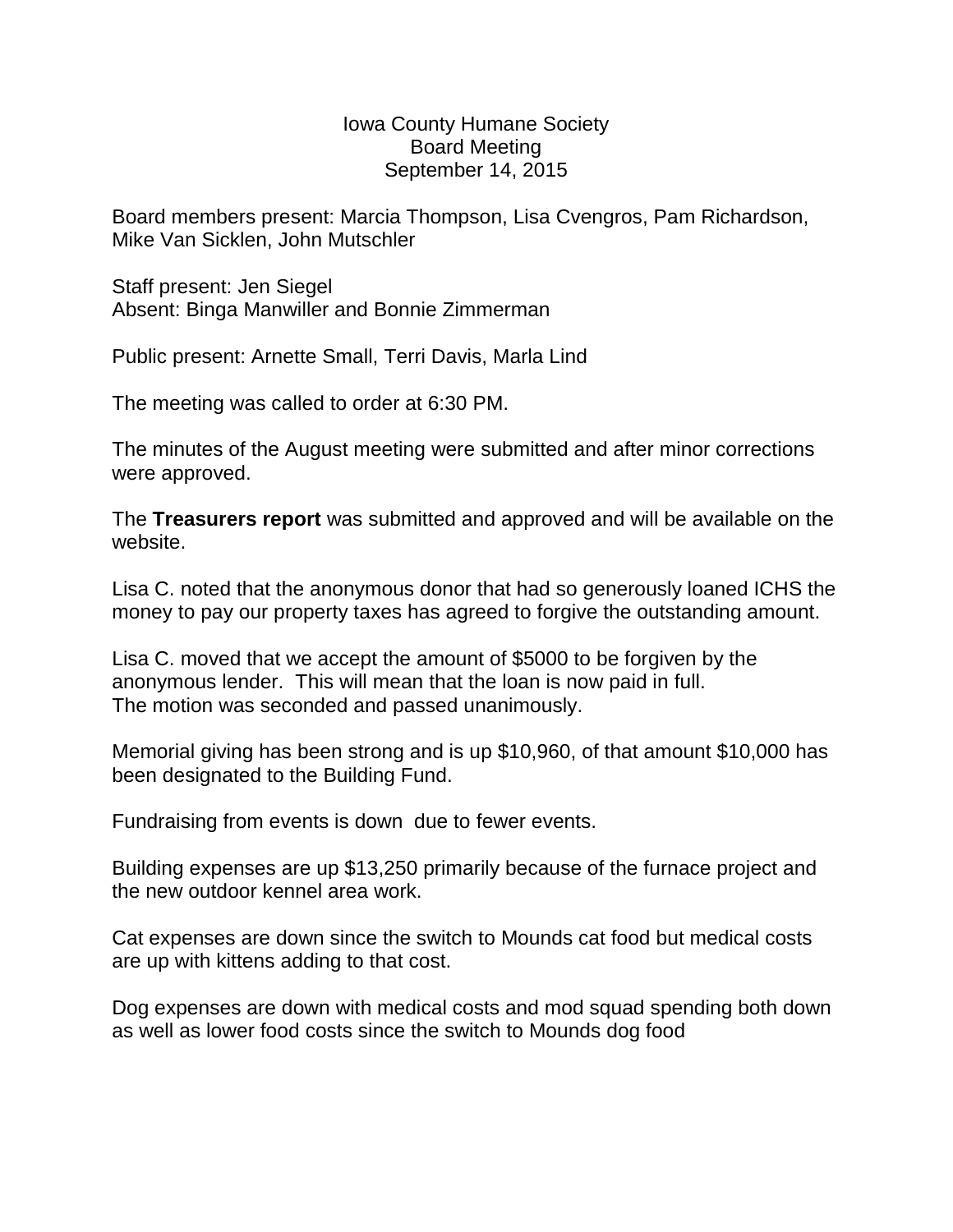The Humane Officer Training will be held this month and Jen Siegel, Arnette Small and Sharon Shea will all attend. The fees and their expenses will be paid by ICHS. They are requested to keep track of all expenses. Marcia requested that while at the training they should find out what is recommended to be done about townships who choose not to contract with ICHS.

Once the training is over and Jen has successfully completed the course, Sheriff Michek will be contacted to determine appropriate payment for 2015.

The **Kennel Managers report** was submitted and approved. There are 77 cats at the shelter and 4 in foster care. In the last month, there were 18 Cats adopted and 2 euthanized.

There are 6 dogs at the shelter and 3 in foster care. In the last month there were 6 dogs adopted and 2 redeemed.

The **Office Managers report** was submitted by email and approved.

Binga notes that it has been a quiet month but the office staff and volunteers have been delighted by some visits from "old friends"! Some of the visitors include Gus, the Great Pyrenees who was adopted as a puppy and later completed the ICHS Canine Good Citizen Class; Wrangler a black Lab who is doing very well in his training and is very happy in his new home; Jingles who was at the shelter for 3 years before being adopted and Olivia who was adopted as a puppy in 2011 and has grown into a big beautiful Hound!

It was noted that there have been more animals returned this year than last. Binga will be asked to compile any information that might give insight on why this has happened to see if there is anything that can be done to prevent returns in the future.

The **Outreach/Fundraising Managers report** was given and approved.

Jen S. reported that the discussion about the possibility of holding Quadrupedal next year is ongoing.

The NBC 15 News segment was filmed on 9/2/15 and went very well. It was aired on 9/3/15. The News 15 reporters have indicated that might like to do more features on our shelter, in the future.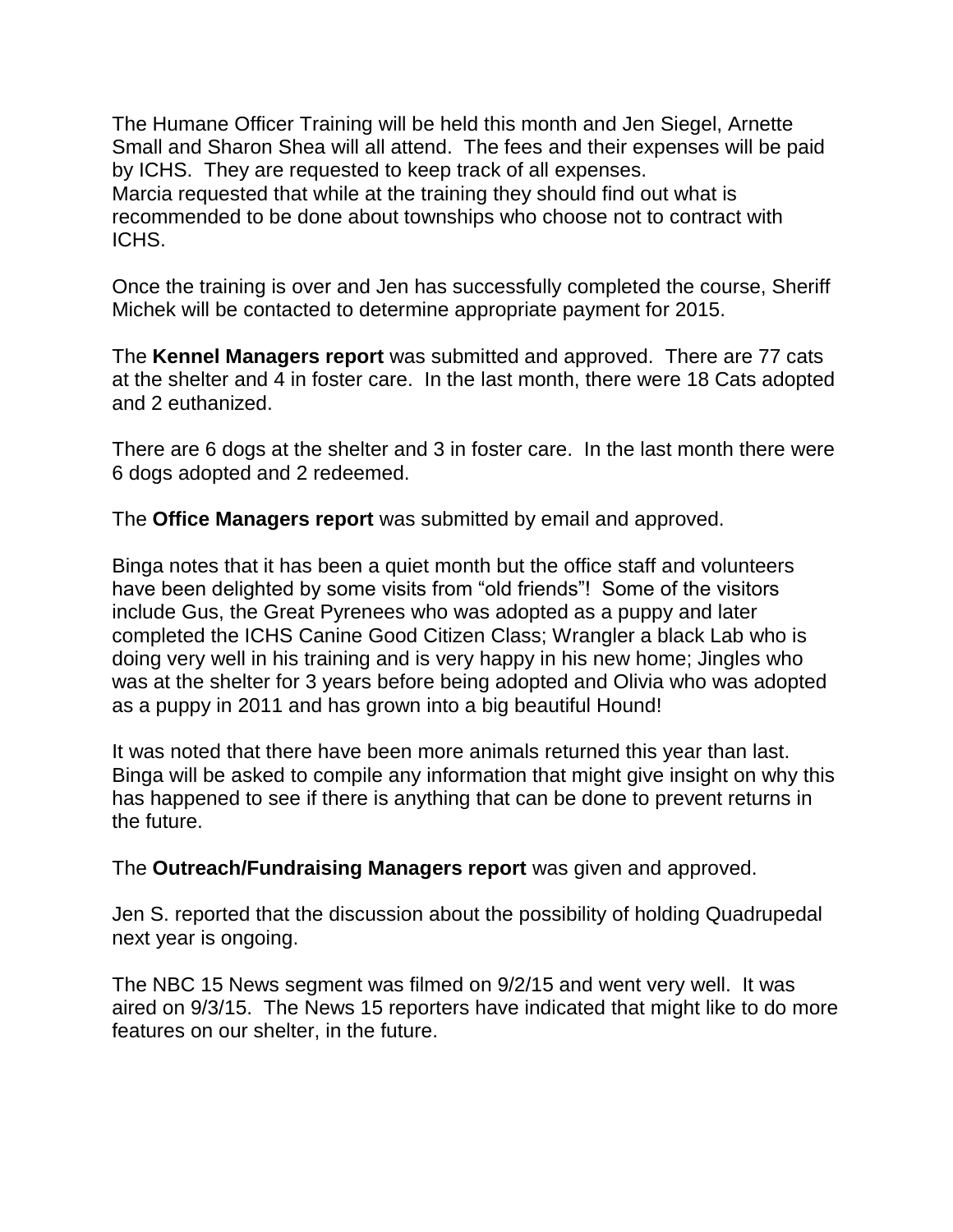Ads have been placed in the Spring Green, Mt. Horeb and Dodgeville newspapers for the September cat adoption special, the spay/neuter program and Paintnite.

Terri D. notes that we have 50 kittens available for adoption and suggested that we run ads in the Wisconsin State Journal. It was felt by everyone present that this would be worthwhile and Jen will pursue this.

As a school project, several UW Platteville students have volunteered to help with fundraising and this should prove very helpful.

The Canine Good Citizen Classes will start in October. They will be held every Sunday in October from 1PM to 3PM. Jen will make sure that the office staff is aware so that sign up can begin and she will put information on the website and facebook. She will look into the possibility of newspaper advertising as well.

The Bucky Book fundraiser will start soon and the books have arrived. Jen will look into the possibility of having local 4H and Girl Scout groups help with the selling.

Jen will meet next week with Lyndsey to start planning the Furry 5K for the spring of 2016.

Jen has applied to renew our raffle license which expires 10/31/15 and has renewed the Dog Facility Operator license.

Jen is working to get sponsors and raffle items for the November Dodger Bowl event. She is attempting to obtain 5 "big" items such as TV's, Snow blowers etc.

Jen continues to work on the Match Campaign for mid-October and is soliciting individuals and businesses to be "matchers".

## **Committee Reports**

**AWE Committee:** John, Terri, Bonnie and Mary Colette met informally to discuss cat evaluations. They feel that cat temperament can be evaluated without using a formal process (like the one currently used for dogs) but rather by observation and handling by staff and experienced volunteers. They will be working on a new protocol that would "color code" the cats by personality type. Part of this process will be to have potential adopters fill out a form that will help match the adopter to the proper "color" cat. They will attempt to have this ready to implement in October and will report on their progress at the October board meeting.